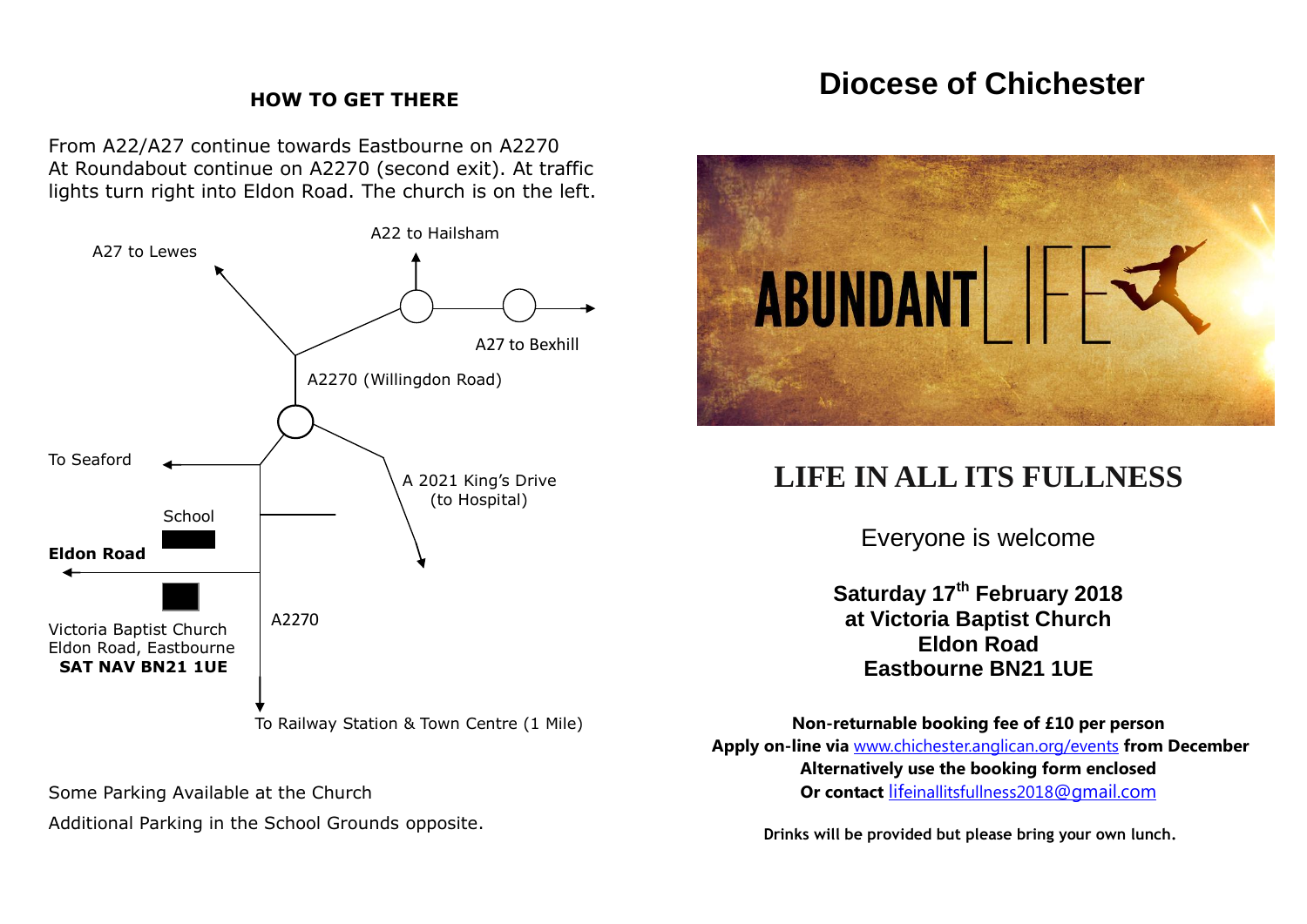#### Programme of the day

| $9.00 - 9.30$   | Registration                                                                                               |
|-----------------|------------------------------------------------------------------------------------------------------------|
| $9.30 - 10.00$  | Welcome, Introduction and Worship                                                                          |
| $10.00 - 11.15$ | Keynote Speaker - J.John                                                                                   |
| 11.15 - 11.45   | <b>Comfort Break</b>                                                                                       |
| 11.45 - 12.45   | <b>Seminars</b>                                                                                            |
| $12.45 - 1.45$  | Lunch                                                                                                      |
| $1.45 - 2.45$   | <b>Seminars</b>                                                                                            |
| $2.45 - 3.15$   | Taking it forward - J.John                                                                                 |
| $3.15 - 4.00$   | Worship and Ministry, to include opportunity for<br>anointing, confession and extended prayer<br>ministry. |

#### **Seminars**

- **Chris Lawrence** Breaking the Bonds of Disappointment
- **John Caroe** Mind the Gap Faith, Church and the NHS
- **Carol Morrison** Abundant Life through a creative lifestyle of prayer

Please see the programme booklet of the day for the times and location of the seminars.

Extended prayer ministry will be available during the seminars

**J. John (Revd Canon) –** lives in Chorleywood, Hertfordshire. He is married to Killy and they have three sons and one daughter-in-law. Evangelist, minister, international speaker, social activist and writer; J.John has a remarkable gift for communicating the truth in an engaging, stimulating and practical way. His passion for storytelling enables him to bring the gospel to life in a fresh and contemporary manner. Now in his third decade of ministry. J.John shows no sign of slowing down and his desire to see lives saved by the Good News only continues to increase, fuelling his passion for his energetic flavour of evangelism. J.John is a director of Philo Trust a registered charity, committed to communicating the relevance of the Christian faith.

**Chris Lawrence -** trained at Wycliffe Hall, Oxford and is now Vicar of St Thomas á Becket, Framfield. He has been involved in the healing ministry for over twenty years and witnessed God working in miraculous ways. Over the past few years he has been particularly interested in understanding the wider and deeper implications of how Christ 'binds up the broken-hearted and sets the captives free' - *Isaiah 61*. Through the Holy Spirit he effectively ministers to those who are seeking to overcome traumatic life events, long term stress and loss.

**John Caroe** - John was a GP in Eastbourne for 35 years and also worked in Oncology. He is a founding member of PRIME, an international charity sharing the Lord's compassion and whole person care as an essential foundation of academic medicine in Medical Schools in every continent. He is married with 3 children and eleven grandchildren!

**Carol Morrison –** is Director of Spiritual Wellbeing at Burrswood. She has a varied experience of worship styles before being ordained priest in the Church of England. Previously she worked privately as a Lifestyle Consultant, Lifestyles Project Advisor for the NHS and in the charitable sector with vulnerable families. She has a long standing passion to see lives transformed through healthy choices and the power of Christ.